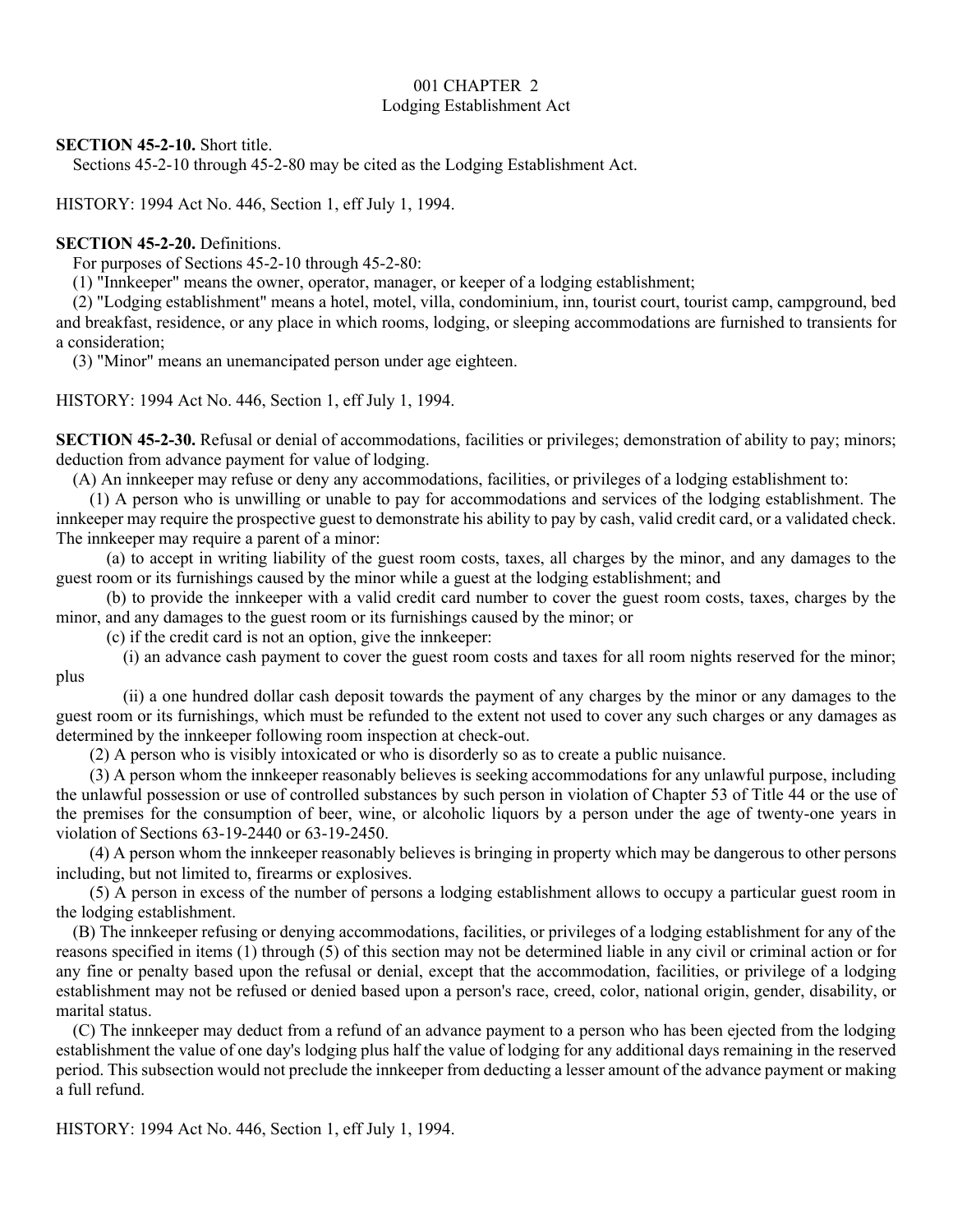**SECTION 45-2-35.** Canines certified to work with law enforcement officers or fire service personnel permitted to stay overnight in certain places of public accommodation on official business; penalties for violations.

(A) Canines certified to work with law enforcement officers or fire service personnel for the purpose of fire investigations, training, or other related purposes must be permitted to stay overnight with the officers or personnel when they are staying in a place of public accommodation on official business. No extra charge may be made for the certified canine; however, the employer of the officer or personnel in the accompany of the canine is liable for any damage done to the premises or facilities by the certified canine. In a nonemergency situation, the law enforcement or fire service agency shall notify the manager of the place of public accommodation at the time of making the reservation for the law enforcement officer or fire service personnel that a certified canine shall accompany the law enforcement officer or fire service personnel.

(B) A person who refuses to allow law enforcement officers or fire service personnel to stay overnight on official business in a place of public accommodation because the officer or personnel is accompanied by a certified canine is subject to a civil fine not exceeding one hundred dollars for each violation.

(C) Hotels which operate for the express purpose of renting individually owned private dwellings are exempt from this section.

(D) An innkeeper of a lodging establishment, as defined in Section 45-2-20, may designate a specific room for use by the certified canine and the accompanying law enforcement officer or fire service personnel.

HISTORY: 1997 Act No. 113, Section 5, eff June 13, 1997.

**SECTION 45-2-40.** Violations committed by person on premises or property of lodging establishment; classification; penalties; fines.

(A) A person who on the premises or property of a lodging establishment:

(1) uses or possesses a controlled substance in violation of Chapter 53, Title 44;

(2) consumes or possesses beer, wine, or alcoholic liquors in violation of Section 63-19-2440 or 63-19-2450; is guilty of a misdemeanor under the jurisdiction of the magistrates or municipal court, notwithstanding the provisions of Sections 22-3-540, 22-3-545, 22-3-550, and 14-25-65, and, upon conviction, must be fined not more than five hundred dollars or imprisoned not more than thirty days.

(B) A person who on the premises or property of a lodging establishment maliciously and wilfully commits a violation of this chapter resulting in damage to a lodging establishment room or its furnishings is guilty of a:

(1) felony and, upon conviction, must be fined in the discretion of the court or imprisoned not more than ten years if the amount of injury or damage to the property is ten thousand dollars or more;

(2) felony and, upon conviction, must be fined in the discretion of the court or imprisoned not more than five years if the amount of injury or damage to the property is more than two thousand dollars but less than ten thousand dollars;

(3) misdemeanor triable in magistrates court or municipal court, notwithstanding the provisions of Sections 22-3-540, 22-3-545, 22-3-550, and 14-25-65, if the amount of injury or damage to the property is two thousand dollars or less. Upon conviction, the person must be fined not more than one thousand dollars or imprisoned not more than thirty days.

(C) A person who rents or leases a room in a lodging establishment for the purpose of allowing the room to be used by another to do any act enumerated in subsection (A) or (B) of this section is guilty of a misdemeanor under the jurisdiction of the magistrates or municipal court, notwithstanding the provisions of Sections 22-3-540, 22-3-545, 22-3-550, and 14-25-65, and, upon conviction, must be fined not more than one thousand dollars or imprisoned not more than thirty days.

(D) In a case arising under this section involving damage to a lodging establishment room or its furnishings, the court may order the person renting or leasing the lodging establishment room or the person causing such damage, or both:

(1) to pay restitution for any damages suffered by the owner or operator of the lodging establishment, which damages may include the lodging establishment's loss of revenue resulting from the establishment's inability to rent or lease the room during the period of time the lodging establishment room is being repaired; and

(2) to pay damages or restitution to any other person who is injured in person or property.

In a case arising under this subsection triable in magistrates court or municipal court, notwithstanding the provisions of Sections 22-3-540, 22-3-545, 22-3-550, and 14-25-65, a judge may order restitution not to exceed the civil jurisdictional amount of magistrates court provided in Section 22-3-10(2).

In the case of a minor, the parents of the minor are liable for acts of the minor in violation of this section which cause damages to the lodging establishment room or furnishings or cause injury to persons or property.

(E) This section does not prohibit the prosecution of a person for the underlying violation which occurred on the premises or property of the lodging establishment.